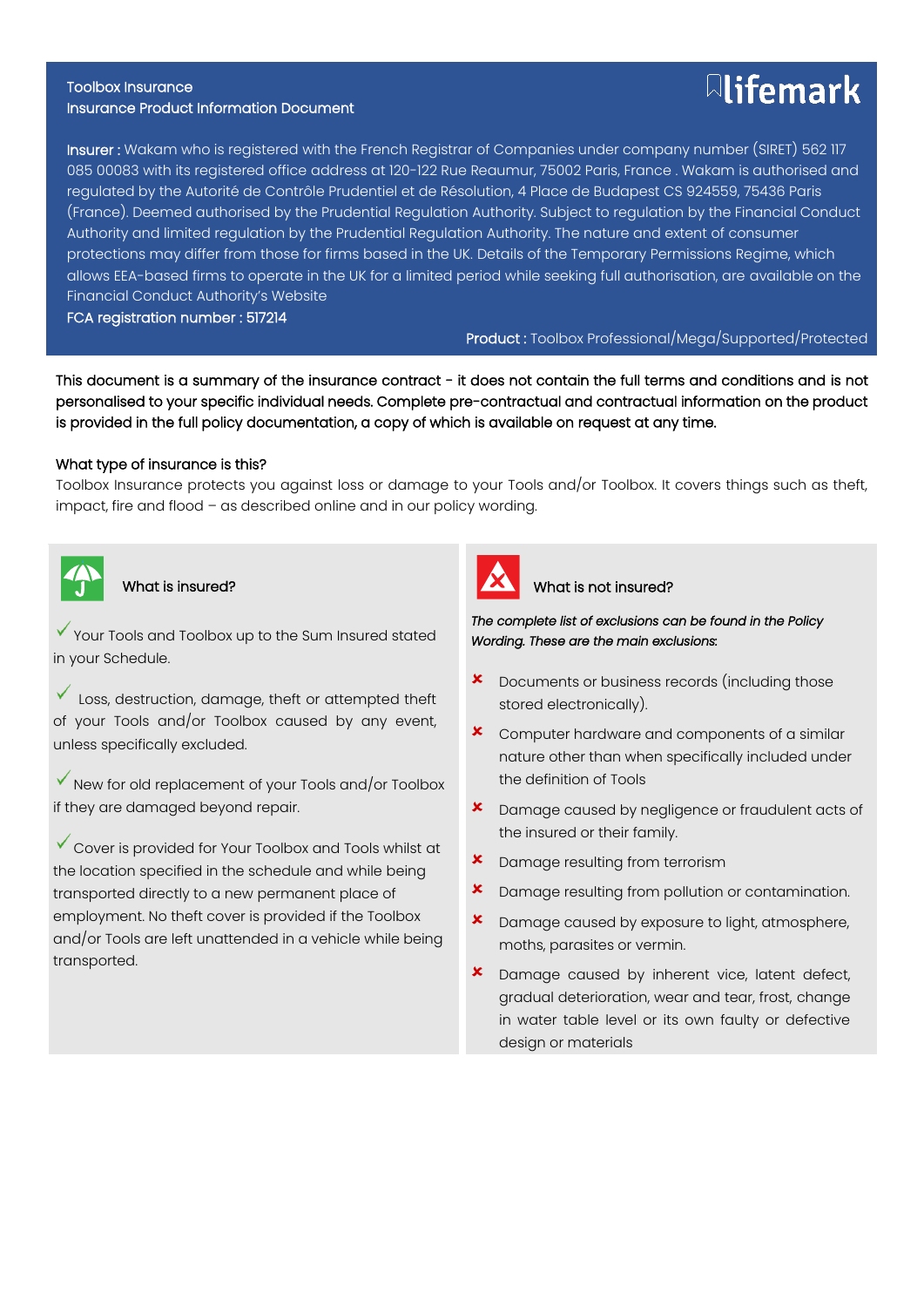# Are there any restrictions in cover?

- **!** Certain limitations may apply to your policy, for example:
- o the excess of £250 (the amount you have to pay on any claim)
- o clauses that exclude certain types of loss or damage
- **!** The Tools and Toolbox must be kept and stored internally at the location specified on your schedule.
- **!** Theft cover only applies if you report the theft to the police authorities no later than (7) seven days after you become aware of the theft.
- **!** When the Tools and Toolbox are left unattended, they must be stored within a building with all doors, windows and all other openings securely locked with the keys removed from the locks.
- **!** Your Toolbox must be secured to the fabric of the building when it is left unattended.
- **!** Cover for theft or damage caused by attempted theft requires entry to, or exit from the building(s) or part of the building(s) occupied by you at the premises by forcible and violent means.
- **!** You must upload the requested photos of your Tools and Toolbox within 14 days of the policy starting.
- **!** The insurance is available only to persons ordinarily resident in the Great Britain, Northern Ireland, the Channel Islands and the Isle of Man.



# Where am I insured ?

✔ Great Britain, Northern Ireland, the Channel Islands and the Isle of Man.



# What are my obligations ?

*The insurer relies on the information you have provided to it to make its decision to offer you a policy. You must always be honest and give accurate answers to questions asked when you take out the policy, make changes to the policy, or renew the policy.* 

#### During the period of insurance:

You must upload photos of your Tools and Toolbox within 14 days of the policy starting.